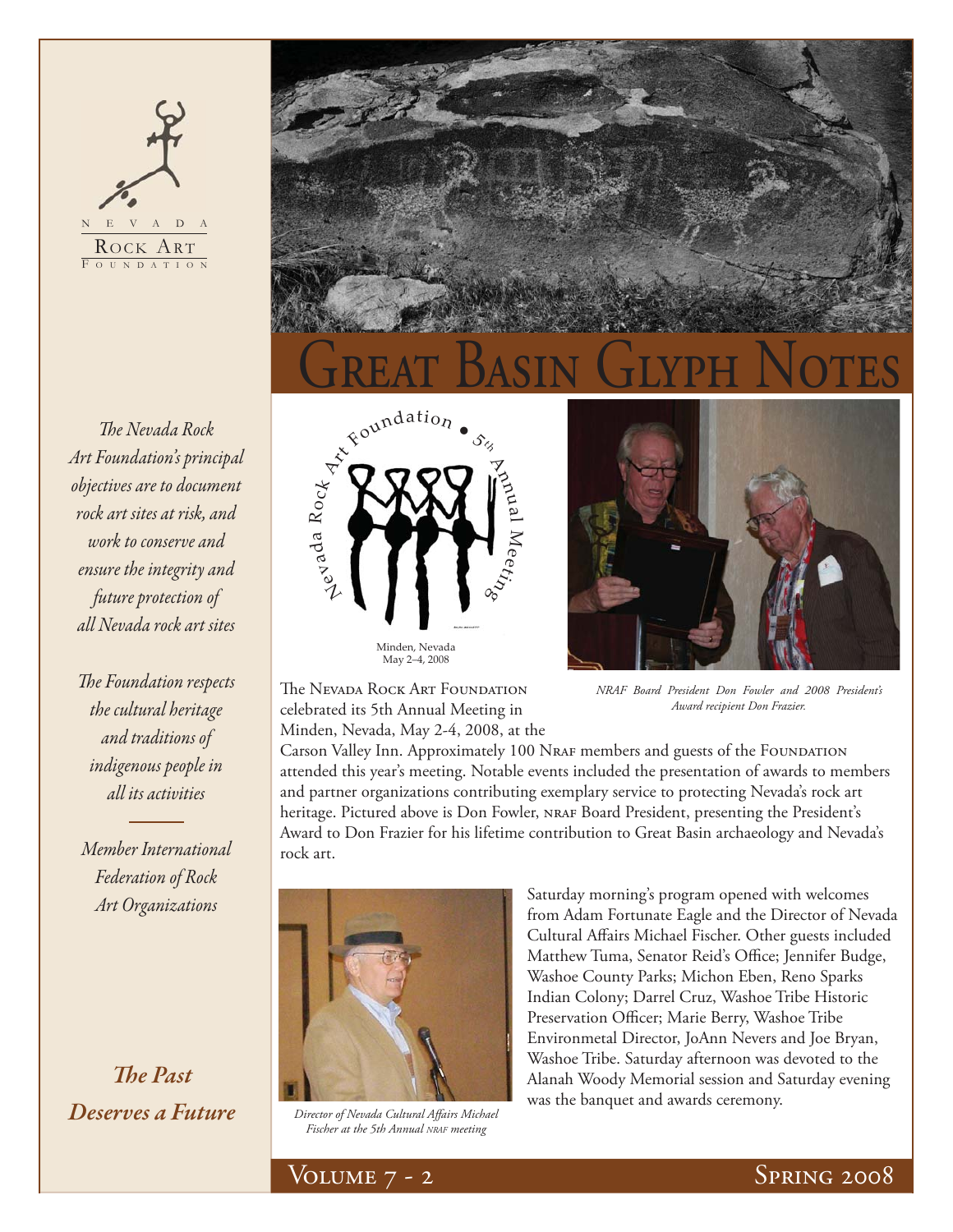# From the Executive Director...<br>This year's Annual Meeting of the Nevada Rock Art

FOUNDATION was a tremendous success. A fuller report is provided on pages 4-5 but I have some reflections sparked by my experiences that I would like to share. First, I thank all those volunteers who worked so hard to make the Annual Meeting such a wonderful experience for those attending, presenting the organization in the best possible light to our guests and presenters. Dianne Jennings did a fabulous job organizing a diverse and absorbing program that educated and paid tribute to NRAF's accomplishments.

During the presentations given by representatives of Federal and State agencies of the cooperative projects that we have carried out, I was struck by the high regard that they have of the work that we do and the dedication of NRAF members. The FOUNDATION's documentation standards, which emphasize accuracy and thoroughness, are viewed as of vital importance in our joint efforts to preserve Nevada's rock art. This appreciation from our strategic partners is a tribute to the dedication of NRAF members, and I hope that you feel, as I do, a sense of pride at such recognition of your hard work and our achievements. Whether you contribute to the cause of rock art conservation by volunteering your time in the field or through your membership, your support and passion is essential to our shared mission to protect Nevada rock art and, together, we are making a difference.

### Board of Directors

PRESIDENT VICE PRESIDENT Don Fowler, PhD Sharon Chase



**SECRETARY** Chuck Greene

 TREASURER Thomas J. Hall, Esq

 DIRECTORS Catherine Fowler, PhD Pat Barker, PhD Dianne Jennings Judi Steele Craig King Darla Garey-Sage, PhD

 EXECUTIVE DIRECTOR Angus Quinlan, PhD



I was also the very grateful recipient of a fine new field vest (stuffed with goodies, including a very loud and shrill whistle!), a gift of appreciation from the membership. I was truly touched by this gift, the kind words of Tina Wener and Cheryln Bennett who made this informal appreciation, and the impromptu standing ovation that followed my Board certificate of appreciation. I vow not to let your kindness go to my head; so rest assured, I will not be rushing off to purchase a new cap to replace my fine but somewhat tatty field cap (volunteer for a project to get a chance at experiencing this famous artifact)!

As this goes to press, the first fieldwork session of the Lagomarsino Documentation Project is drawing to a close. As you are aware, this year we hope to complete the fieldwork phase of this project, a project we started in partnership with Storey County in 2003. This massive site, one of the largest and most spectacular sites in Nevada, has always been a daunting prospect to document. Because of its spatial extent and the sheer volume of its rock art panels, recording the site to our high standards and with our attention to detail, seemed to be a lifetime's work, even with NRAF's large army of dedicated and highly trained volunteers. The scale of the achievement that completing the fieldwork will represent cannot be underestimated, an achievement made more staggering as it has relied almost exclusively on volunteer labor. Nowhere else in the world has the recording of a site of this scale been attempted in such detail and quality in so short a period. We can be justifiably proud of the work we have accomplished, and the final archived record of the site will be one of the most exhaustive ever prepared. The data we have collected will provide the basis for public interpretation and research that promotes our unique accomplishment in fully recording the site, solidifying our reputation as "arguably the most vital and effective rock art foundation in the country, if not the world" (W. Hyder, past president, the American Rock Art Research Association, 2008).

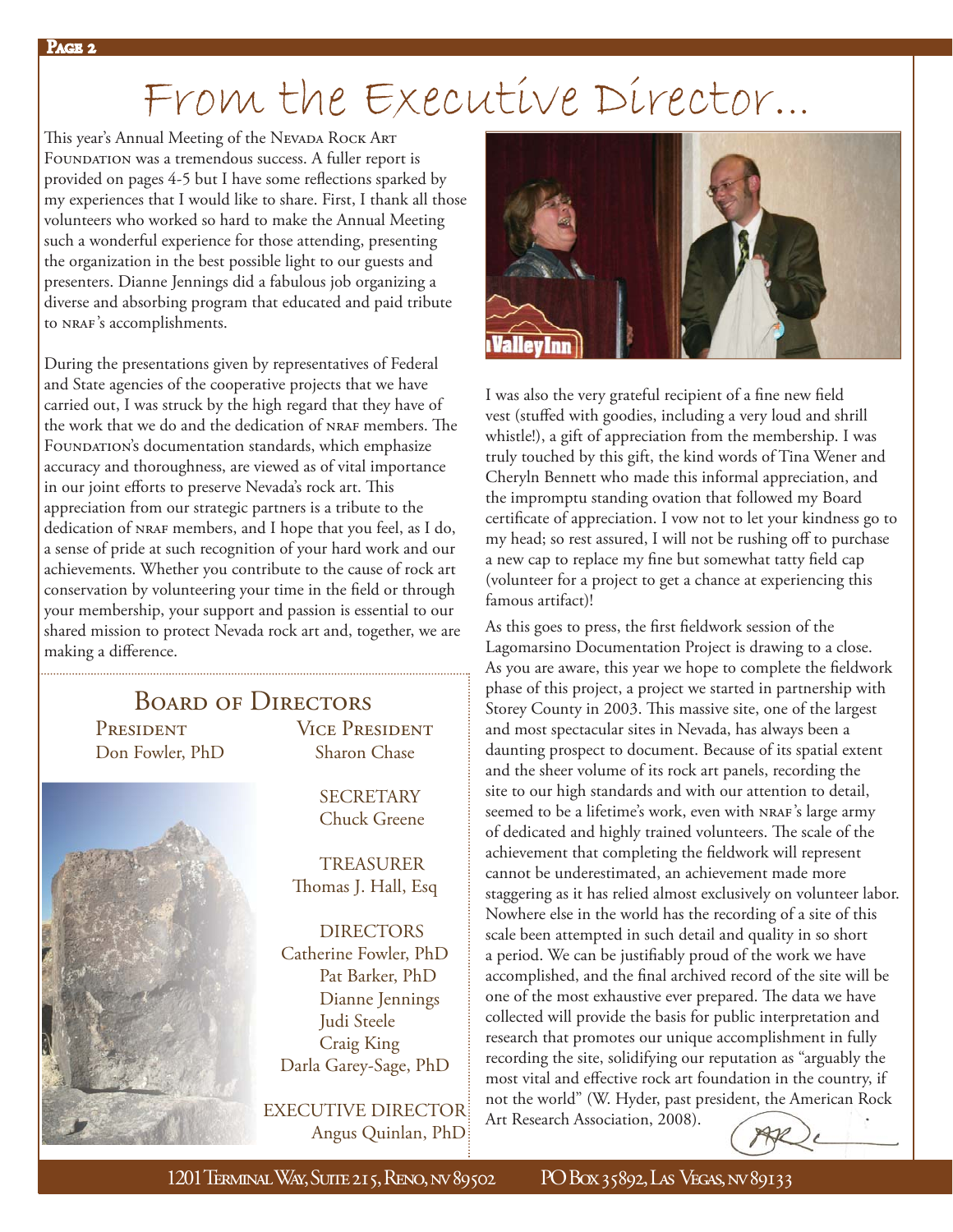## RECENT & UPCOMING EVENTS

#### Earthday 2008

As part of Earthday 2008, NRAF sponsored public outreach booths at events celebrating the environment in Las Vegas and Reno. These events provide NRAF with an opportunity to publicize its mission of heritage conservation to a segment of the public attuned to environmental protection, and at both venues our booths attracted great interest. Despite the high winds that always seem to accompany Earthday, at times threatening to send the booths airborne, NRAF's participation was a success, due in large part to the volunteers staffing the booths throughout the day, distributing educational and promotional brochures, and fielding enquiries from the public. Thanks go to Melannee and & Austin Garrison, Elaine Holmes, and Anne McConnell for running the Las Vegas booth; and Joy Bridgeman, Connie Douglas, Kathleen Hayes, Sue Roberts, Bob Taylor, Kent Whelan, Betty Young, and Sandy Zoerner for running the Reno booth.



*Th e NRAF Earthday booth at the Summerlin Earthfaire, Las Vegas*

#### Ting Perkins Award

Congratulations to Anne McConnell, NRAF Joint Southern Coordinator and the 2006 Holmes Volunteer of the Year, who was honored in April by the Nevada Archaeological Association with the Ting Perkins Award. Anne is a charter member of the FOUNDATION and has contributed so much to the

implementation of our mission to identify and document rock art sites at risk, and has enhanced the FOUNDATION's organizational capacity in the Las Vegas area. The Ting Perkins Award is a fitting recognition of Anne's numerous contributions to the protection of Nevada's archaeological heritage.



*Anne McConnell with the Ting Perkins Award (photo courtesy of Anne Carter)*

#### Macy's Community Shopping Day

The Macy's Community Shopping Day will be held on June 21st in Reno. All proceeds from ticket sales benefit participating local non-profit organizations and your ticket gets you a discount on the shopping day. Once again, Sally Masuo has been hard at work to make this event a success for the Nevada Rock Art Foundation. Sally is looking for volunteers to help her run an NRAF booth at Macy's on June 21st. If you are interested in helping, email info@ nevadarockart.org and put "Macy's Shopping Day" in the subject line.

#### Rockin' Art Show

The Artist's Co-Op Gallery of Reno will be presenting the Rockin' Art Show in July. This event features rock art-inspired artwork in multiple media and a portion of the proceeds from the month-long show benefit NRAF, thanks to the generosity of the participating artists and the Artists Co-Op. Al Ferrand and Ralph & Cherlyn Bennett are hard at work to make this show a great success. Each year the show features fabulous artistic creations and is the perfect opportunity to enrich your

surroundings and support Nevada rock art at the same time. The opening reception for the Rockin' Art Show will be held on July 6th and all are welcome to browse, appreciate, and shop.

#### Distinguished Lecture Series

Polly Schaafsma will be coming to talk to NRAF audiences in Elko, Las Vegas and Reno in the fall of 2008. Specific dates have not yet been confirmed. Polly



*Polly Schaafsma documenting a rock art site.*

Schaafsma is a leading authority on the rock art of New Mexico and the Southwest, as well as the Great Basin. She is a research associate of the Museum of Indian Arts and Culture/the Laboratory of Anthropology of the Museum of New Mexico. Polly Schaafsma is the author of many books and articles, some of which include *Indian Rock Art of the Southwest* (School of American Research Press and University of New Mexico Press, 1980); *Rock Art in New Mexico* (Museum of New Mexico Press, 1992); *Kachinas in* 

*the Pueblo World* (editor, University of New Mexico Press, 1994), and *Images in Stone: Southwest Rock Art* by David Muench and Polly Schaafsma (Brown Trout Publishers, Inc., 1995), The lecture series is made possible by a grant from the **Nevada Humanitites.**

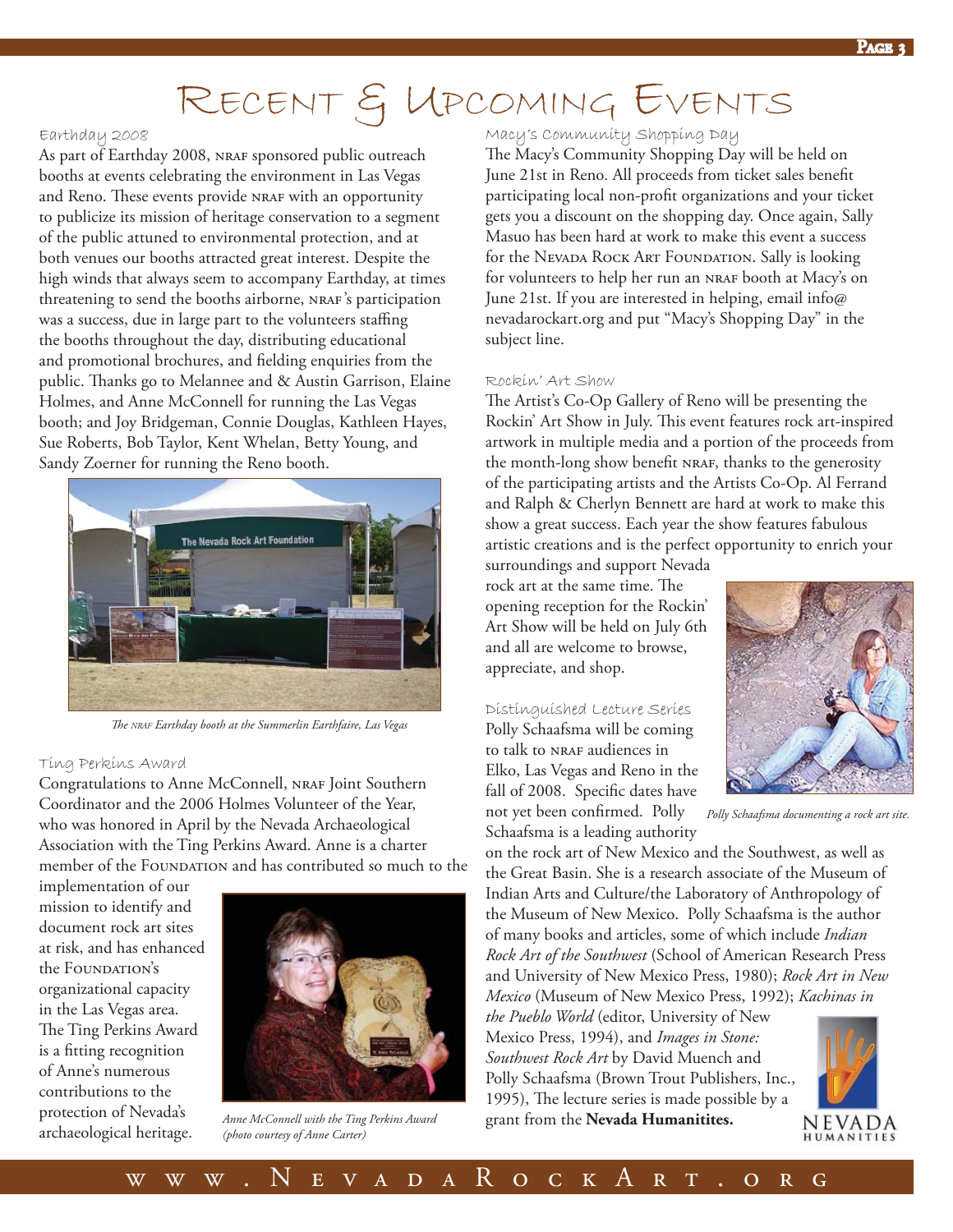## Annual Meeting Highlights

THE PRESIDENT'S AWARD is an occasional award that recognizes lifetime contributions to Great Basin archaeology and Nevada's rock art. Since the establishment of NRAF, Don Frazier has been one of our strongest and most dedicated supporters, reflecting his long-term commitment to archaeological research and cultural resource protection in the region. Don's support and enthusiasm for the cause has vastly increased the Foundation's capacity to implement its mission and has resulted in the documentation of important rock art sites throughout the state. The PRESIDENT's AWARD is a fitting honor for Don's numerous contributions to Great Basin archaeology and attests to a lifetime of outstanding achievement and dedication to research and protection of the region's archaeological heritage.

The Holmes Volunteer of the Year Award for 2008 was presented to Jeff Thelen. Jeff has been a tireless volunteer on nraf documentation projects throughout the state since the FOUNDATION's inception, as well as a dedicated supporter of site stewardship. His dedication to ensuring the greatest accuracy in recording methods even led him to strap a ladder on his back at one project to enhance the photography! Jeff also has enhanced the experience of multiple field projects with his supply of famous homemade brownies and exceptional field cooking.



Jeff Thelen receiving the Holmes Volunteer of the Year Award from Angus Quinlan, *Executive Director, NRAF.*

A CERTIFICATE OF COMMENDATION was issued that posthumously honored Alanah Jean Woody, Ph.D., founding executive director of NRAF. The commendation described Alanah's achievements as the guiding light and driving force of NRAF, sentiments shared by all who knew and worked with her.

We encourage all members to stop by the NRAF office to view the wonderful photograph donated by Dianne Jennings commemorating Alanah in the field with volunteers during the Dry Lakes Project. Office hours: M-F, 10 AM -2 PM.

#### The Friends of the

FOUNDATION AWARD is made to organizations that make a significant contribution to the mission of NRAF. This year, the support that NRAF has received over the past six years from the Nevada Bureau of Land Management was recognized with this award, presented to the Nevada State Archaeologist, Tom Burke. The assistance and support that NRAF has received from the Blm has enabled the FOUNDATION to implement its site documentation program across the state. NRAF looks forward to many years of



*Nevada BLM State Archaeologist Tom Burke*

successful partnership with the Nevada BLM in our continuing mission to protect Nevada's rock art through recording rock art sites and public interpretation.



THE EXECUTIVE DIRECTOR'S Distinguished Service Award recognizes exceptional service to NRAF. In 2007, NRAF's members and volunteers rallied to help the organization manage its workload in the terrible aftermath of the sudden death of Alanah Woody, nraf's founding executive director. Without Alanah, the numerous projects, reports, and fieldwork materials she had been working on at the time of

*Former BLM State Archaeologist Pat Barker receiving THE EXECUTIVE DIRECTOR'S DISTINGUISED SERVICE AWARD*

her death created a workload too great for NRAF staff to manage alone. All of NRAF's members made significant contributions in this difficult period and two people particularly prominent in this effort were honored for their contributions. Don Murray worked tirelessly for several months inventorying and checking the huge collection of fieldwork materials that had accumulated during the course of the High Basins ACEC Documentation Project. Pat Barker dedicated months of effort in assisting with the preparation of several project reports and organizing their associated fieldwork materials for final submission.

This year's Annual Meeting logo was created by member Ralph Bennett. It is based on one of his line drawings of the 'Four Sisters' glyph from the Lagomarsino site, where Ralph is also a site steward.

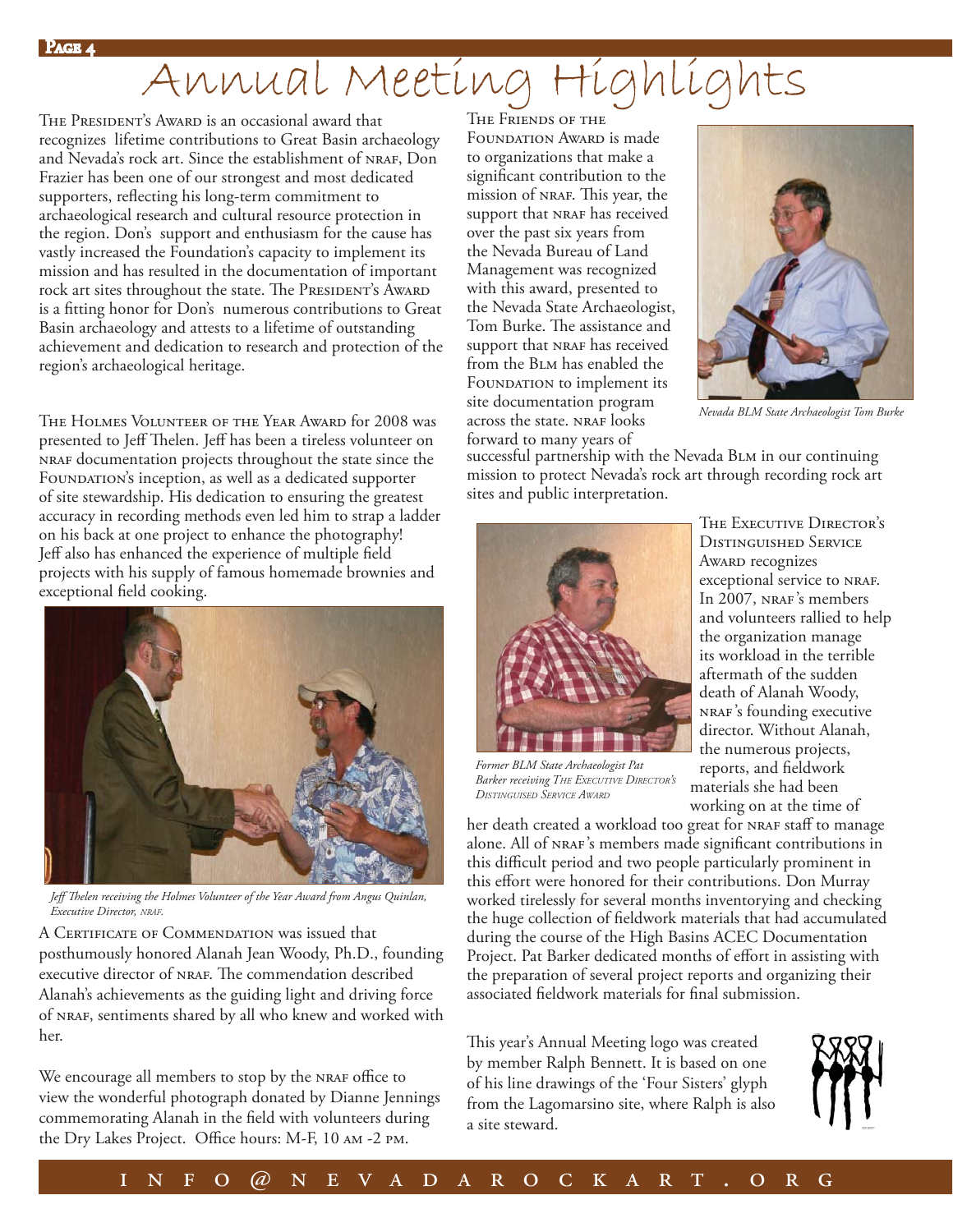#### Page 5

## Annual Meeting Highlights



*Upper Left, NRAF Executive Director Angus Quinlan and Darrel Cruz, Washoe Tribal Historic Preservation Offi cer.*



*Program Chair Diane Jennings and NRAF member Sandy Zoerner exploring the Nevada Online Encyclopedia program presented by Karen Wiikander*

Dianne Jennings took on the task of Program Chair and did an outstanding job in preparing a program that showcased NRAF's mission and accomplishments to date.

Sunday field trips to Hieroglyph Boulder in Genoa; Rattlesnake Canyon; and Dry Lakes were organized by Tina Wener, who also led one of the tours. Other tour leaders were Jeff Thelen, Paul Turigliatto, and Oyvind Frock, who also helps lead NRAF sponsored monthly tours to Grimes Point. Such tours would be impossible without the dedication and willingness of volunteers, and NRAF is grateful for their contributions.

Thanks for a job well done go to members Carolyn Barnes-Wolfe, Debbie Lafferty, and Deana Chambers who staffed the merchandise table and kept sales moving briskly.

*NRAF members enjoying the banquet. From left to right, Bill James, Mark Boatwright, Anne Carter,*  Elaine Holmes, Anne McConnell, Debbie Lafferty, *and Carolyn Barnes-Wolfe*



*NRAF Members, shown above, give Executive Director Angus Quinlan a standing ovation upon his*  receipt of a Certificate of Appreciation for Outstanding Work from the Board of Directors.

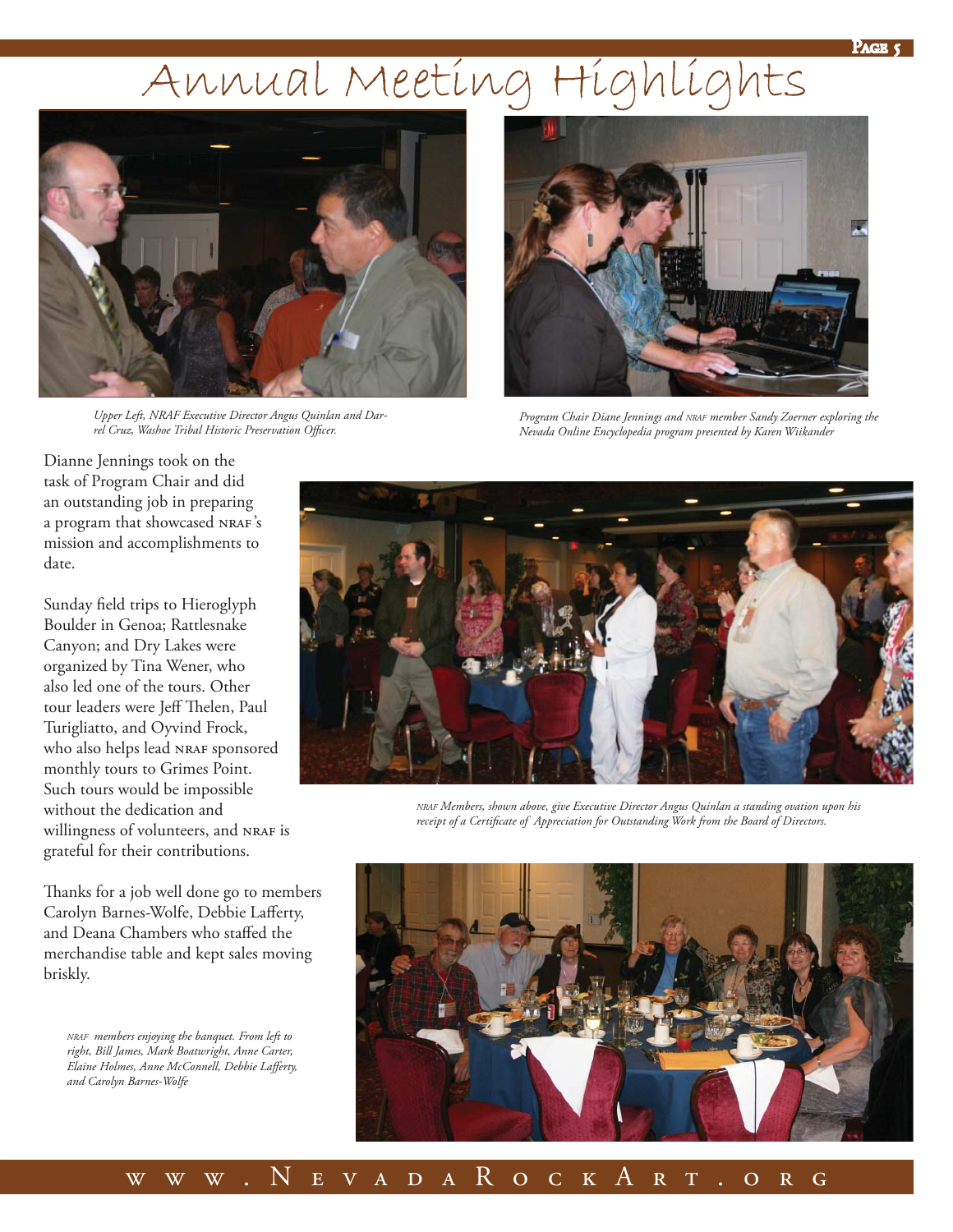### Page RAF LECTURE SERIES: SERENDIPITY SHELTER

Dr. Pat Barker, Retired BLM State Archaeologist and current NRAF Director, presented "Rock Art at Serendipity Shelter," the lastest lecture in NRAF's bimonthly series, held April 23, 2008 at 7pm at the South Valleys Library in Reno, Nevada.

Serendipity Shelter is located in northwest Washoe County and is distinct in its predominance of pictographs, hosting a total of 12 rock art panels, of which ten are pictographs, one is a petroglyph, and one is a combination panel. The site has more than 50 design elements, including anthromorphic, zoomorphic, geometric and organic motifs. All design elements at Serendipity are found in the more extensive pictograph record in the Northern Great Basin region.

The nature of pictographs is such that photographic representation is difficult. Dr. Barker introduced the audience to the technique of Decorrelation Stretch (Dstretch), which has been used in remote sensing to enhance multispectral images; for example, NASA has used it to enhance Mars Rover images. DStretch is a useful tool for archaeologists as its enhancement techniques can bring out very faint pictographs, almost invisible to the eye. Subtle differences in hue are enhanced, which can give clues to superposition.

The archaeology of Serendipity Shelter gives good evidence for the earlier lifeways of this site. It is a rock shelter 80 feet long, 63 feet wide and 10 feet high. The panels are all located in the shelter, but in front of the shelter is a two to three feet deep cultural midden, with several looter holes in evidence.

The shelter sits at the base of Grassy Rock (6,000 feet) elevation), a monolithic volcanic butte on the Southern edge of an extensive volcanic tableland, part of the area known as the Columbia Plateau. Although the site is found on the edge of the Columbia Plateau, archaeological evidence and surrounding landscape indicates a lifestyle typical of the Great Basin Culture Area, with the exception,perhaps, of a greater concentration of root plants available for harvesting and processing.



The site has several springs and seasonal flowing waters close by, making it ideal as a camping or living site and attracting multiple fauna to the location.

Line drawing of an anthropomorphic figure

Resources for the region were typical of the Great Basin Sagebrush Steppe environment and included Indian Rice Grass and Great Basin wild rye (attracting grazers) as well as the root crops of bitterroot, biscuit root, yampa, and camas, all rich sources of carbohydrates. Regional fauna included

deer, antelope, big horn sheep, rabbits, sage grouse, and migratory waterfowl.

Occupation of the shelter is suggested to be from 6500 BP to 500 AD. Artifacts from the midden include ground stone fragments, red and yellow ochre stained metates, fire-cracked rock, burnt bone, burnt food plant remains, hammer stones, debitage, end scrapers, and abraders, possibly used to process the abundance of root crops available at this site.



Exotics found in the midden include Olivella shell beads from the Pacific Coast, sand tempered brownware ceramics (not local), and two sherds of Desert Greyware from southeastern Idaho and northern Utah. All of these suggest later prehistoric occupation and trade with other regions

Grassy Rock is a source of cryptocrystaline (CCS) toolstone and is also surrounded by local obsidian sources, a valuable commodity for the site. Tools at the site were made from local and exotic CCS, obsidian, and basalt. Points are Northern Side-notch, Gatecliff, Elko, East Gate, and Desert Side-notch in style.

The site was first documented in 1982 by a BLM team led by Garth Portillo, then later recorded by Eric Ritter (BLM) in 1995-1997 (Ritter 2002), and more recently in 1998 by Melinda Leach, University of South Dakota. Foundation volunteers fully recorded it in 2007 and Dr. Barker's presention

highlighted the results of that effort.

*Line drawing of Serependity Shelter*

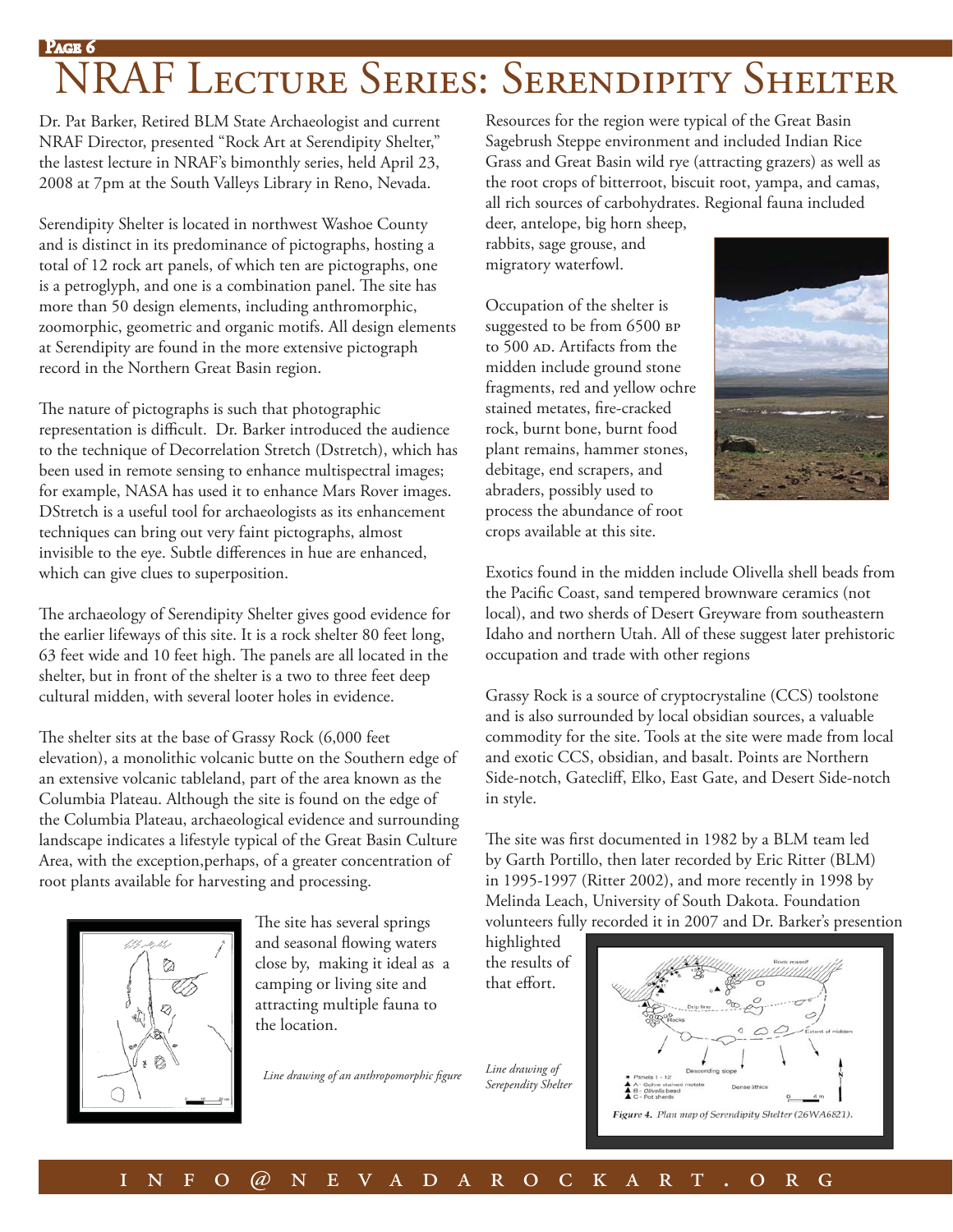



### NRAF CONTACT

INFORMATION

**Dr. Angus Quinlan, Executive Director** 775-323-6723 Ext 12 702-804-6723 **Kimberly Hopkinson, Assistant to the Executive Director**

> 775-323-6723, Ext 11 702-804-6723

> > Fax No. 775-323-6725 info@nevadarockart.org

### NEW

MEMBERS

Monica Bittler Levi Bittler K DePatta Clay Elting Gracia Friesema Stuart Friesema Darla Garey-Sage Bob Himmelreich Patricia Himmelreich

Kurt Kuznick Ann McCarty Michael Noe Jim Prida Doug Riley Mitch Robles Penelope Siig Raymond Wood Patti Wright Alison Youngs

### Calendar of Events June 18 Lecture Series--Dr Roberta McGonagle; 6–9 pm, Grand Sierra Resort, Room Nevada 2, Reno (6–7 pm social mixer and no-host bar) June 21 Macy's Shopping Day-- All proceeds from ticket sales benefit participating local non-profit organizations and your ticket gets you a discount on the shopping day July 1 - 31 Rockin' Art Show: Artists Co-op Gallery, 627 Mill Street, Reno - In July, the Artists Co-Op Gallery will be presenting a month-long show of artwork in various media inspired by rock art. July  $4$   $\hbox{Down of Mt }$  Irísh--This area is home to some of the most spectacular and beautiful rock art in Nevada, and is one of the type-sites for the distinctive and intriguing Pahranagat Representational Style. July 6 **Opening Reception** for Rockin' Art Show. July 16 Northern Nevada Coordinators Potluck--Please RSVP to Ralph & Cheryln Bennett at bennett@nevadarockart.org or call Kim Hopkinson at (775)323-6723 ext. 11. July 19 Grimes Point Tour--This area is home to some of the oldest rock art in Nevada. Adam Bittler<br>
Monica Bittler<br>
Levi Bittler<br>
Levi Bittler<br>
K DePatta<br>
K DePatta<br>
Clay Elting<br>
Gracia Friesema<br>
Stuart Friesema<br>
Stuart Friesema<br>
Parla Garey-Sage<br>
Raymond Woo<br>
Bob Himmelreich<br>
Patricia Himmelreich<br>
Patricia

For tour information please contact--Kim Hopkinson info@nevadarockart.org or call (775) 323-6723 ext. 11



## The Nevada Rock Art Foundation

|                   | <i>Memberships</i><br>$\Box$ Limited Income \$25                                                                                                                                                                                                                                               |                                                                                                                                                                                                                               | $\Box$ Individual \$30 |  |  | $\Box$ Family \$45 $\Box$ Steward \$100                   |                                                                                                    |  |  |
|-------------------|------------------------------------------------------------------------------------------------------------------------------------------------------------------------------------------------------------------------------------------------------------------------------------------------|-------------------------------------------------------------------------------------------------------------------------------------------------------------------------------------------------------------------------------|------------------------|--|--|-----------------------------------------------------------|----------------------------------------------------------------------------------------------------|--|--|
|                   | Sustaining                                                                                                                                                                                                                                                                                     |                                                                                                                                                                                                                               |                        |  |  |                                                           | $\Box$ Conservator \$250-\$500 $\Box$ Patron \$501-\$1,000 $\Box$ Founder's Club \$1,001 and above |  |  |
|                   | Donations<br>$\Box$ General $\Box$ Tribute                                                                                                                                                                                                                                                     |                                                                                                                                                                                                                               |                        |  |  | □ Alanah Woody Memorial Fund                              |                                                                                                    |  |  |
|                   |                                                                                                                                                                                                                                                                                                | Name and the same state of the same state of the same state of the same state of the same state of the same state of the same state of the same state of the same state of the same state of the same state of the same state |                        |  |  |                                                           |                                                                                                    |  |  |
|                   | Address and the contract of the contract of the contract of the contract of the contract of the contract of the contract of the contract of the contract of the contract of the contract of the contract of the contract of th                                                                 |                                                                                                                                                                                                                               |                        |  |  |                                                           |                                                                                                    |  |  |
| $A$ D $A$         |                                                                                                                                                                                                                                                                                                |                                                                                                                                                                                                                               |                        |  |  |                                                           |                                                                                                    |  |  |
| ROCK ART          |                                                                                                                                                                                                                                                                                                | $\n  Email*\n$                                                                                                                                                                                                                |                        |  |  |                                                           |                                                                                                    |  |  |
| OUNDATION         | *By giving us your email address you agree to receive important updates and news about the Foundation via our Newsflash service. Your email<br>address will not be shared with any other parties and will only be used to provide you with information about the Foundation's upcoming events. |                                                                                                                                                                                                                               |                        |  |  |                                                           |                                                                                                    |  |  |
|                   |                                                                                                                                                                                                                                                                                                | I wish to renew by: $\square$ CHECK $\square$ MC $\square$ VISA (sorry, no AMEX)                                                                                                                                              |                        |  |  |                                                           |                                                                                                    |  |  |
| <b>The Past</b>   |                                                                                                                                                                                                                                                                                                |                                                                                                                                                                                                                               |                        |  |  |                                                           |                                                                                                    |  |  |
| Deserves a Future | THE NEVADA ROCK ART FOUNDATION is a $501(c)(3)$ non-profit organization                                                                                                                                                                                                                        |                                                                                                                                                                                                                               |                        |  |  |                                                           |                                                                                                    |  |  |
|                   | 1201 TERMINAL WAY, SUITE 215, RENO, NEVADA 89502<br>775 323-6723 TEL / 775 323-6725 FAX                                                                                                                                                                                                        |                                                                                                                                                                                                                               |                        |  |  | PO Box 35892, Las Vegas, Nevada 89133<br>702 804-6723 TEL |                                                                                                    |  |  |
|                   |                                                                                                                                                                                                                                                                                                |                                                                                                                                                                                                                               |                        |  |  |                                                           |                                                                                                    |  |  |

### www.NevadaRockArt.org